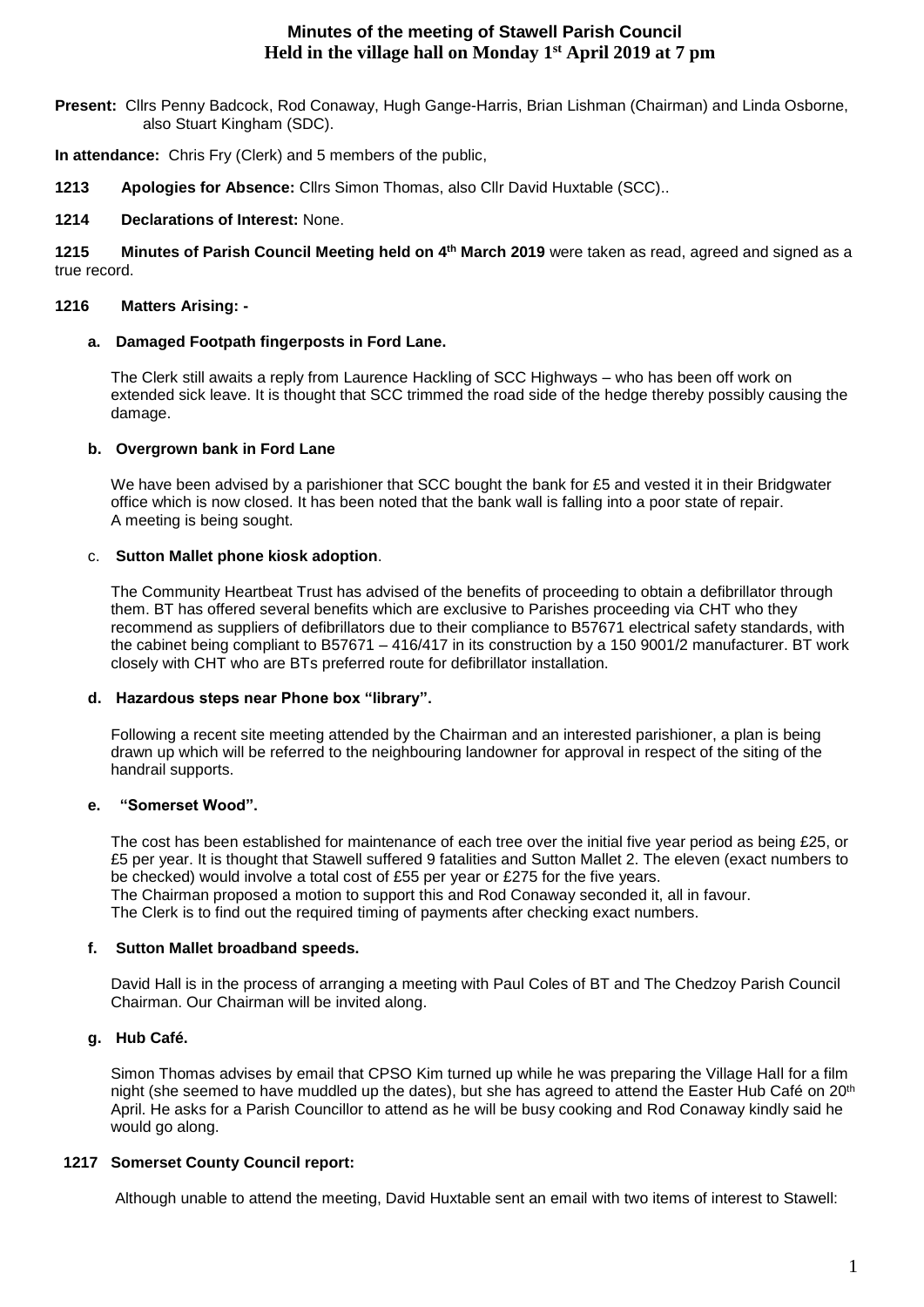### a. **Walton/Ashcott bypass**.

The Government has accepted the Walton/Ashcott bypass as an approved scheme. He says this is good news but he doesn't know how far that moves us "up the list".

### **b. Hinkley Point.**

Hinkley Point are starting to commission their new jetty during April and this will result in a considerable decrease in HGV traffic using the A39. There will still be some aggregate moved by road from a specialist aggregate quarry not connected to the rail network. He imagines that over 90% of existing aggregate movements will cease by mid-May.

### **Sedgemoor District Council – Stuart Kingham reported as follows:**

### a. **Waste Partnership.**

The SDCs existing contract with Kier runs out in 2020 and new tenders are currently under consideration with the new contract to run from March 2020.

#### **The Chairman opened the meeting up to the public at 7.28 pm.**

The following matters were raised by the public:

### **a. Traffic speeds near Flitchetts Farm.**

This matter was raised and discussed at length. There is a strong contention that the road is obstructed by various objects. Cllr Rod Conaway said a friendly solution should be sought to overcome the disagreement here. The Clerk was asked to request a meeting on site with SCC Highways to take matters forward.

### **b. Overgrown hedge obstructing the visibility adjoining the overgrown bank in Ford Lane.**

This hedge is causing an increasing traffic hazard when approaching a blind bend. Following a discussion the Chairman agreed to have a word with the householder concerned.

#### **c. Poor pavement condition from Stawell House running to the east.**

It was reported that the pavement surface was severely breaking up. The Clerk was asked to report the problem to SCC Highways.

### **d. Wood Lane Farm Planning Appeal reference APP/V3310/W/19/3221047.**

A concerned parishioner brought this up, with the appeal against Application reference 46/18/00010/DT (For the Prior Approval of the proposed change of use of an agricultural building to 4no. dwellings and associated operational development) having been publicised today, 1st April. A discussion ensued and it was noted that the appointed inspector as a rule examines all the objections to the original application. With feelings running strongly against this proposal the Clerk was asked to submit the Parish Council's comments (dated 4<sup>th</sup> September and attached to these minutes) to the original application to the Inspector appropriately.

# **The Chairman closed the meeting to public discussion at 8.10 pm.**

# **1218 Financial Matters:-**

Three cheques was signed as follows:

No 388 £ 45.40 payee CN Fry (expenses). No 389 £120.00 payee CN Fry (April net salary). No 390 £257.60 payee Zurich Municipal (insurance premium).

The Annual Governance Statement for the financial year 2018/2019 was presented, accepted and duly signed off by the Chairman and Clerk (Responsible Financial Officer).